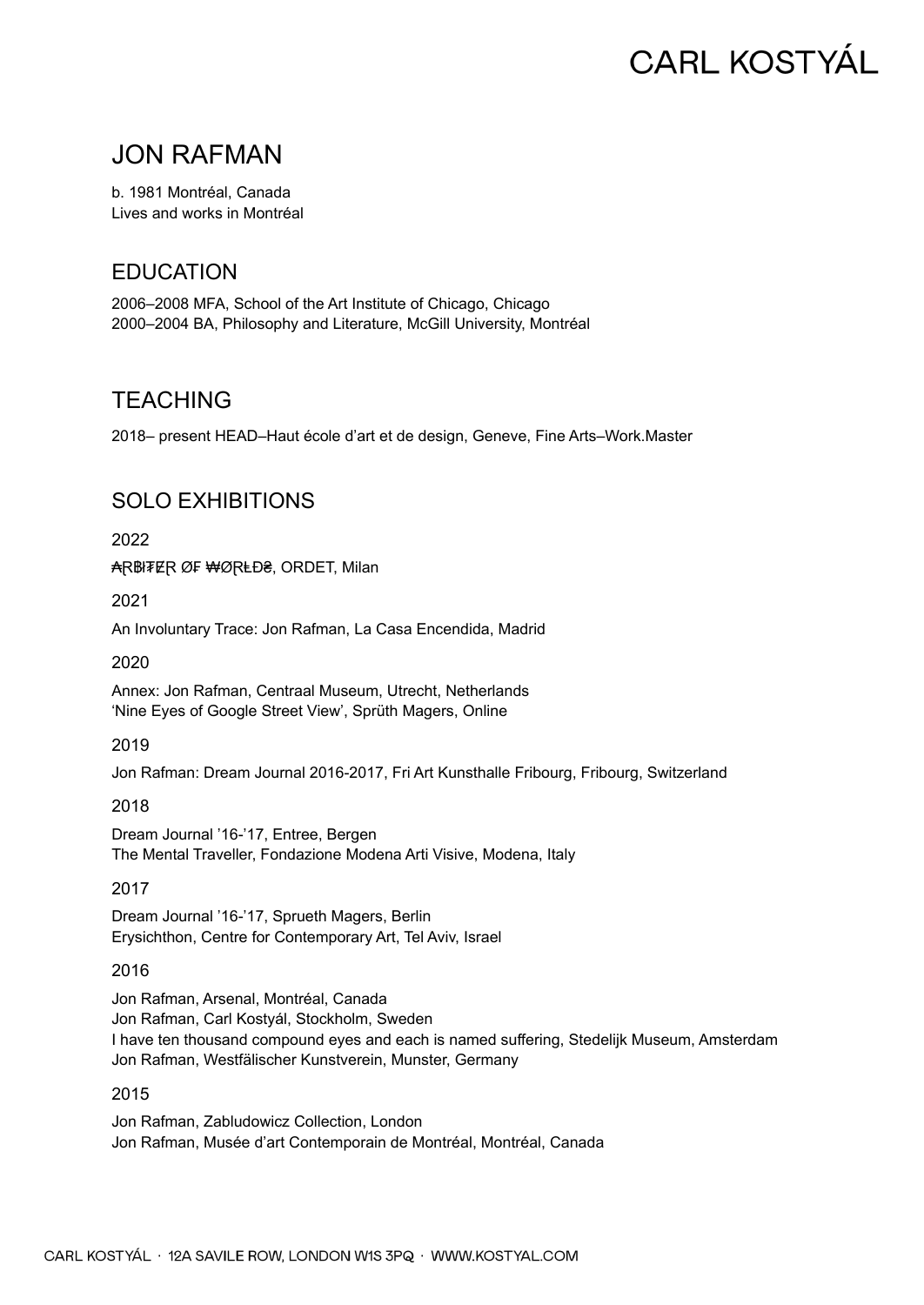#### 2014

The End of the End of the End, Contemporary Art Museum, St. Louis, USA Mainsqueeze, Plymouth Rock, Zurich, Switzerland Hope Springs Eternal, Galerie Antoine Ertaskiran, Toronto, Canada Hope Springs Eternal II, Galerie Antoine Ertaskiran, Montréal, Canada

#### 2013

You are standing in an open field, Zach Feuer Gallery, New York A Man Digging, Seventeen, London Annals of Time Lost, Future Gallery, Berlin The Photographer's Gallery, London Remember Carthage, Galerie Antoine Ertaskiran, Montreal, Canda

#### 2012

The Nine Eyes of Google Streetview, Saatchi Gallery, London Mirror Sites, International Art Object Galleries, Los Angeles Mirror Sites (part 2), M+B Gallery, Los Angeles Nine Eyes of Google Street View, Angell Gallery, Toronto, Canada MMXII BNPJ, American Medium, New York

2011

Brand New Paint Job Extended, PMgalerie, Berlin Brand New Paint Job, Fabio Paris Gallery, Brescia, Italy

2010

The Age Demanded, Golden Age, Chicago, IL

### GROUP EXHIBITIONS

#### 2021

Ticket to the Future, Kunstmuseum Bonn, Bonn (upcoming) The Dreamers, The 58th October Salon, Belgrade Biennale, Belgrade (upcoming) The 34th Ljubljana Biennale of Graphic Arts: Iskra Delta, Ljubljana (upcoming) Bon Voyage! Traveling in Contemporary Art, Ludwig Forum, Aachen

#### 2020

Hors Pistes, Centre Pompidou, Paris Tell me about yesterday tomorrow, Socialism, Munich Art in the Age of Anxiety, Sharjah Art Foundation, Sharjah Me, Family, Mudam, Luxemburg

#### 2019

May You Live in Interesting Times, 58th Venice Biennale, Italy The Assembled Human, Museum Folkwang Essen, Germany Leonard Cohen: A Crack in Everything, GL Strand, Indre by, Copenhagen, Denmark Phantom Plane: Cyberpunk In The Year Of The Future, Tai Kwun, Central, Hong Kong Stockholm Dinner Sessions, Carl Kostyál Gallery, Stockholm, Sweden Selections from the Permanent Collection: Familiar Facades, The DeVos Art Museum at Northern Michigan University, Marquette, Michigan, USA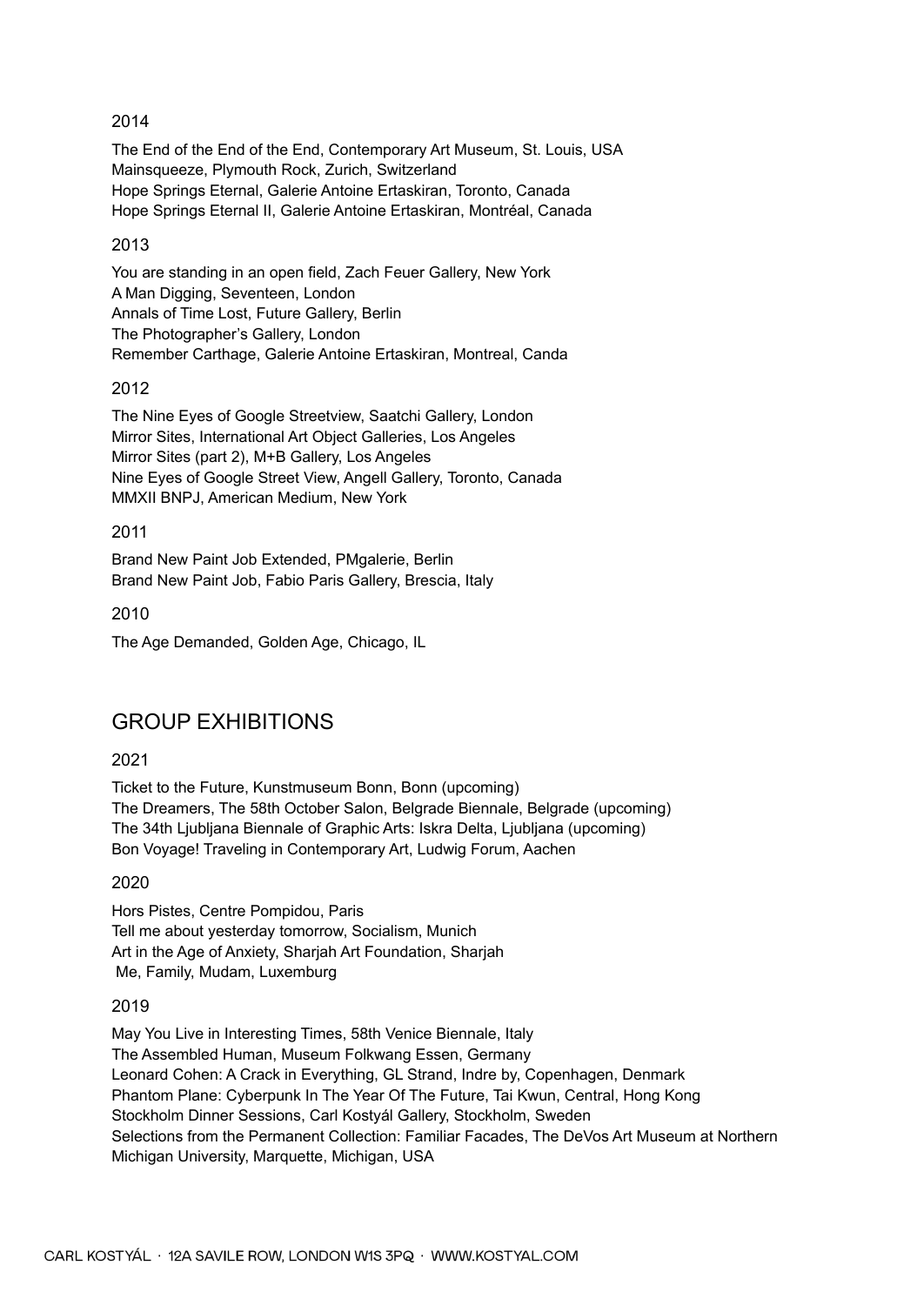Stumbling Through The Uncanny Valley: Sculpture And Self In The Age Of Computer Generated Imagery, The Centre for Contemporary Art, Tel Aviv, Tel Aviv, Israel The Coming World: Ecology as the New Politics 2030–2100, Garage Museum of Contemporary Art, Moscow, Russia Malmö Sessions, Carl Kostyál Gallery, Malmö, Sweden Fotografi a Roma, Museo di Roma, Rome, Italy Leonard Cohen: A Crack in Everything, The Jewish Museum New York

#### 2018

Art in the Age of the Internet, 1989-Today, ICA Boston Blind Faith, Haus Der Kunst, Munich Your North is My South, Stadtische Museen, Freiburg Fosun Foundation Collection Exhibition, Shanghai States of Play, Fact Liverpool Burger Collection Exhibition, Langen Foundation, Dusseldorf Art Basel Unlimited, Basel Athens Biennale, Athens I Was Raised on The Internet, Museum of Contemporary Art, Chicago; Heart Herning Museum of Contemporary Art, Copenhagen New Acquisitions exhibition, Musée D'art Contemporain de Montréal, Montréal Fields of Invisibility, Sesc Belenzinho, Sao Paolo Low Form, MAXXI, Rome

#### 2017

A Crack in Everything, Musée d'art Contemporain de Montréal, Montréal .com/.cn, K11 Art Foundation and MoMA PS1 Jon Rafman | Stan VanDerBeek, Sprueth Magers, Los Angeles Sharjah Biennial, Sharjah After Us, K11 Art Foundation, Shanghai Hello World! Art after the Internet, Kiasma Museum, Helsinki Mutations, High Line Art, New York Summer Show, Carl Kostyál Gallery, Stockholm, Sweden Frieze Projects, Frieze, New York Dream Machines, James Cohan Gallery, New York Suspended Animation, Les Abattoirs, Toulouse Still Human, Rubell Family Collection, Miami

#### 2016

Kiasma, Helsinki, Finland Plein\_Ecran, La Station, Nice Festival Internazionale di Roma XV, Macro, Rome Welt Am Draht, Julia Stoschek Collection, Berlin Berlin Biennale 9, Berlin Manifesta Biennial for European Art 11, Zurich, Switzerland Dreaming Mirrors, Dreaming Screens, Sprueth Magers, Berlin Wil Aballe Art Projects, Vancouver, Canada Electronic Superhighway, Whitechapel Gallery, London Public, Private, Secret, International Center of Photography, New York Under Arms: Fire & Forget 2, MAK, Frankfurt Möglichkeit Mensch, Zeppelin Museum, Friedrichshafen Why the Performance? Ming Contemporary Art Museum, Shanghai

#### 2015

Lyon Biennial, Lyon Image Objects, City Park Hall, New York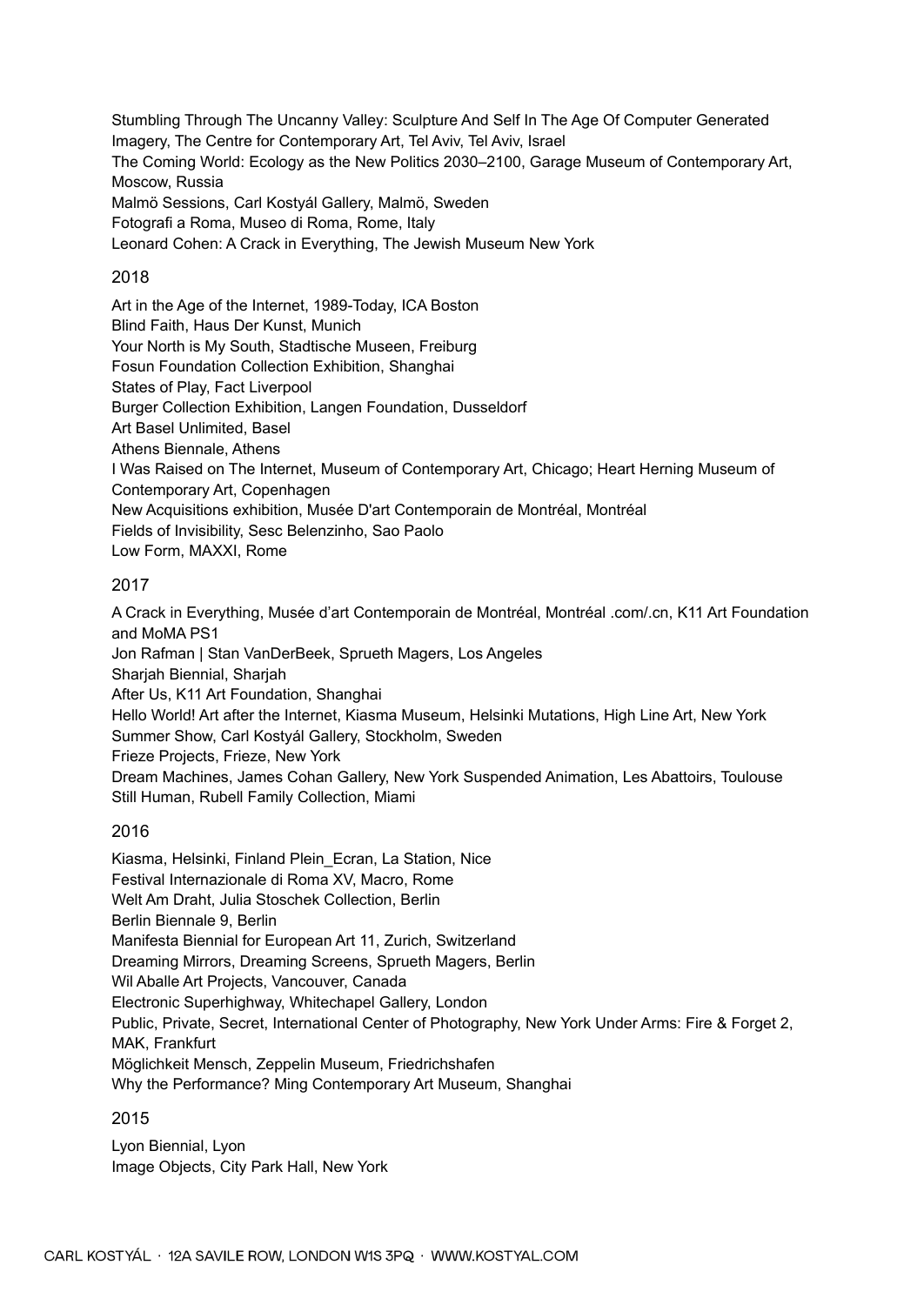Welcome to the Jungle, Kunst-Werke, Berlin Grand Tour, Jon Rafman and Keren Cytter, Feuer/Mesler, New York, USA Field Vision, Jon Rafman and Christian Jankowski, Future Gallery, Berlin Anti-Grand: Contemporary Perspectives on Landscape, University of Richmond, VA, USA The Future of Memory, Kunsthalle Wien, Vienna

#### 2014

What is a Photograph? International Center of Photography, New York Science Fiction: New Death, FACT, Liverpool, UK Art Post-Internet, Ullens Center for Contemporary Art, Beijing The Paranormal, Foundation for Art and Technology (FACT), Liverpool, UK Powerball Fundraiser Installation, Power Plant, Toronto, Canada Surface Modeling, Kerstin Engholm Gallery, Vienna, Austria Scripted Spaces, Martos Gallery, Los Angeles Private Settings: Art After the Internet, Museum of Modern Art, Warsaw AIRBNB Pavilion, 14th Architecture Biennale, Venice Fire and Forget: On Violence, KW Presents at HUA2, Hebeal Am Ufer, Berlin

#### 2013

Speculations on Anonymous Materials, Fridericianum, Kassel, Germany MAMA Showroom, Rotterdam, The Netherlands The web is a lonely place, come play, Center for Photography at Woodstock, USA Ed Ruscha Books & Co., Gagosian Gallery, New York Extravagant Features, C24 Gallery, New York Jew York, Zach Feuer Gallery, New York, NY and Untitled, New York Biennial of the Americas 2013: DRAFT URBANISM, Denver, USA Drone: The Automated Image, Le Mois de la Photo, Montréal, Canada The future through the past, Morten Slettemeas & Jon Rafman, Luis Adelantado, Valencia, Spain Brand Innovations for Ubiquitous Authorship, Carroll/Fletcher, London

#### 2012

Scope Creep, Yaffo23, Jerusalem, Israel Brand Innovations for Ubiquitous Authorship, Higher Pictures, New York Seriously Old Grey Hair, HD Project, New York Remember Carthage, Palais de Tokyo, Paris Rome wasn't built because no one was doing anything that day, Outpost, Norwich, UK Nine Eyes, Moscow Photobienniale, Central Exhibition Hall Manege, Moscow Public, CONTACT Photo Festival, Museum of Contemporary Canadian Art, Toronto, Canada Screenshots, William Benton Museum of Art, University of Connecticut, USA Mapas Invisibles, Luis Adelantado Gallery, Mexico City, Mexico

#### 2011

The Greater Cloud, Netherlands Media Art Institute, Amsterdam, The Netherlands Point-of-Presence, Truck Gallery, Calgary, AB, Canada L'Oeil de Links, Canal+, France Format, Luminary, St Louis, MO, USA From Here On, Les Rencontres d'Arles: International Photography Festival, Arles, France Alrededor es imposible, La Casa Encendida de Obra Social Caja, Madrid Stone Sky over Thingworld, Bitforms, New York \*new jpegs\*, Johan Berggren Gallery, Malmo, Sweden An Important Project, Important Projects, Oakland, CA, USA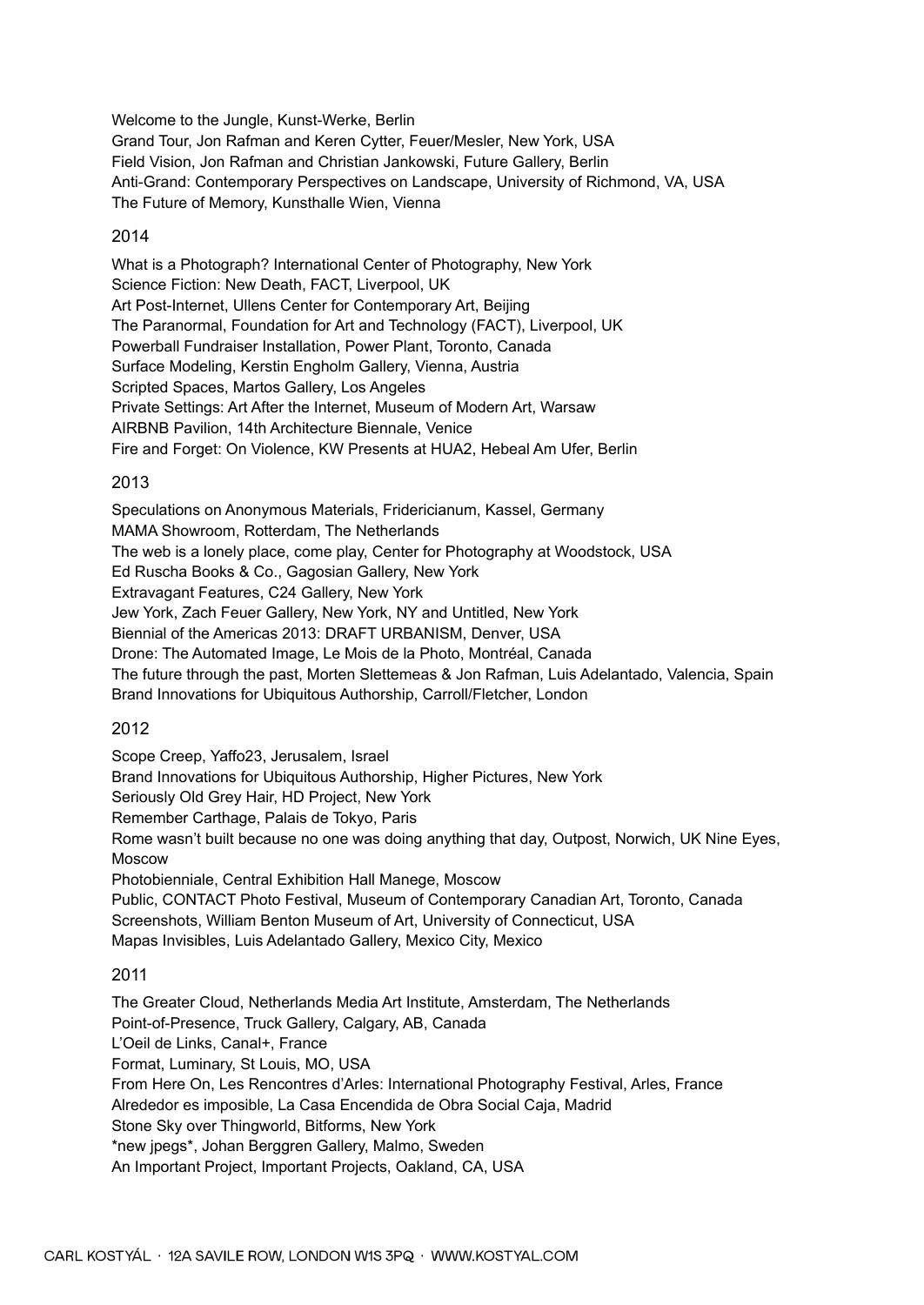Offline, Temple Bar Gallery, Dublin, Ireland Read/Write, 319 Scholes Gallery, Brooklyn, NY Pepsi Throwback Label on a New Coke Can, Reference Gallery, Richmond, VA, USA Paint FX: Creative Suite, Antena, Chicago, USA Aesthetics of the Fake, California State University, Sacramento, CA, USA

#### 2010

Free, New Museum, NY Maps & Legends, Fotografia, MACRO, Museo d'Arte Contemporanea di Roma, Rome A Unicorn Basking in the Light of Three Glowing Suns, DeVos Art Museum, MI, USA Man in the Dark, The Woodmill, London Kool-Aid Man in Second Life, MMX, Berlin Within which all things exist and move, Art 45, Montréal, Canada Paint FX LIVE!, The Future Gallery, Berlin Breda Photo Festival, Breda, The Netherlands Repair, Ars Electronica Festival, Linz, Austria Ars Electronica Festival, Linz, Austria Area / Zone, BHQF University, New York Avatar 4D, Noma Gallery, San Francisco, CA

#### 2009

15th Anniversary Slamdance Film Festival, Park City, UT, USA European Media Arts Festival, Osnabrueck, Germany 13th REGARD-Saguenay Film Festival, Saguenay, QC, Canada 25th Anniversary Kassel Dokfest, Kassel, Germany Video\_Dumbo, Arts Under the Bridge Festival, Brookyln, NY Mental Dynamics, Synchronicity Gallery, Los Angeles, CA Poke!, FotoFest Gallery, Houston, USA Save for the Web, Xpace, Toronto, Canada Education

## SELECTED SPECIAL PROJECTS

#### 2018

Art Unlimited Art Basel Poor Magic, Bright Future Program, Rotterdam International Film Festival

2017

Bomarzo, Teatro Real Madrid, scenic design for opera directed by Pierre Audi

## PUBLIC COLLECTIONS

Banque Nationale, Montréal Burger Collection, Hong Kong Centraal Museum, Utrecht Dallas Art Museum, Dallas DeVos Art Museum, Northern Michigan University, Marquette , MI Fosun Foundation Collection, Shanghai J. Paul Getty Trust, Los Angeles Kadist Foundation Paris / San Francisco, CA Julia Stoschek Collection, Dusseldorf